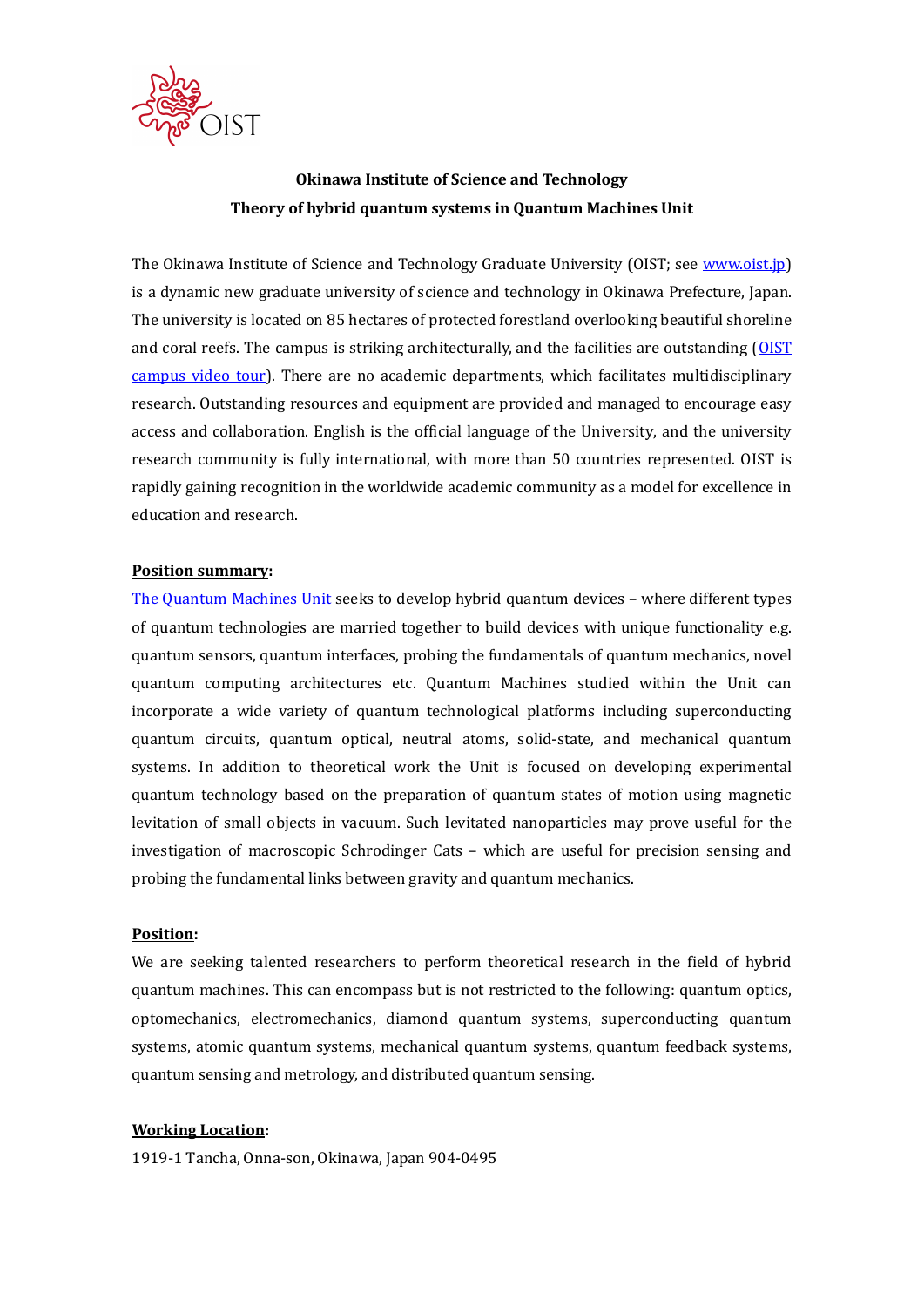

### Responsibilities:

- 1. Perform theoretical research related to the core focus of the Unit Quantum Machines – developing innovative quantum devices – under the direction of the Head of the Unit, Prof Jason Twamley and the dissemination of these research results via publication of journal articles, participation in national and international conferences, media releases and other output channels.
- 2. Contribute towards building an inclusive, dynamic and respectful research ethos within the Quantum Machines Unit including participation in: Unit Seminar Programs, Unit meetings, Unit mentoring of graduate/intern students, Unit Journal Club etc.
- 3. Postdoctoral Researchers are encouraged to pursue their own independent research while working at OIST. It is the responsibility of the researcher and the Head of the Unit Prof Twamley, to ensure that any additional projects they take on have no conflict with their responsibilities within the QM group and with others within OIST.

# Qualifications:

### (Required)

- 1. PhD in physics or a related discipline.
- 2. Proficiency in spoken and written English.

### (Preferred)

- 1. Prior experience in research related to theoretical hybrid quantum systems e.g. diamond, superconducting, neutral atom, ion, etc. relevant to quantum science and technology.
- 2. Prior experience in numerical methods related to quantum science and technology e.g. Mathematica, python, Matlab etc.

### Term:

Full-time, fixed term appointment for 2 years. Contract initially with 3 month probationary period (inclusive). This contract may be renewed.

### Working hours:

9:00-17:30

### Compensation:

In accordance with the OIST Employee Compensation Regulations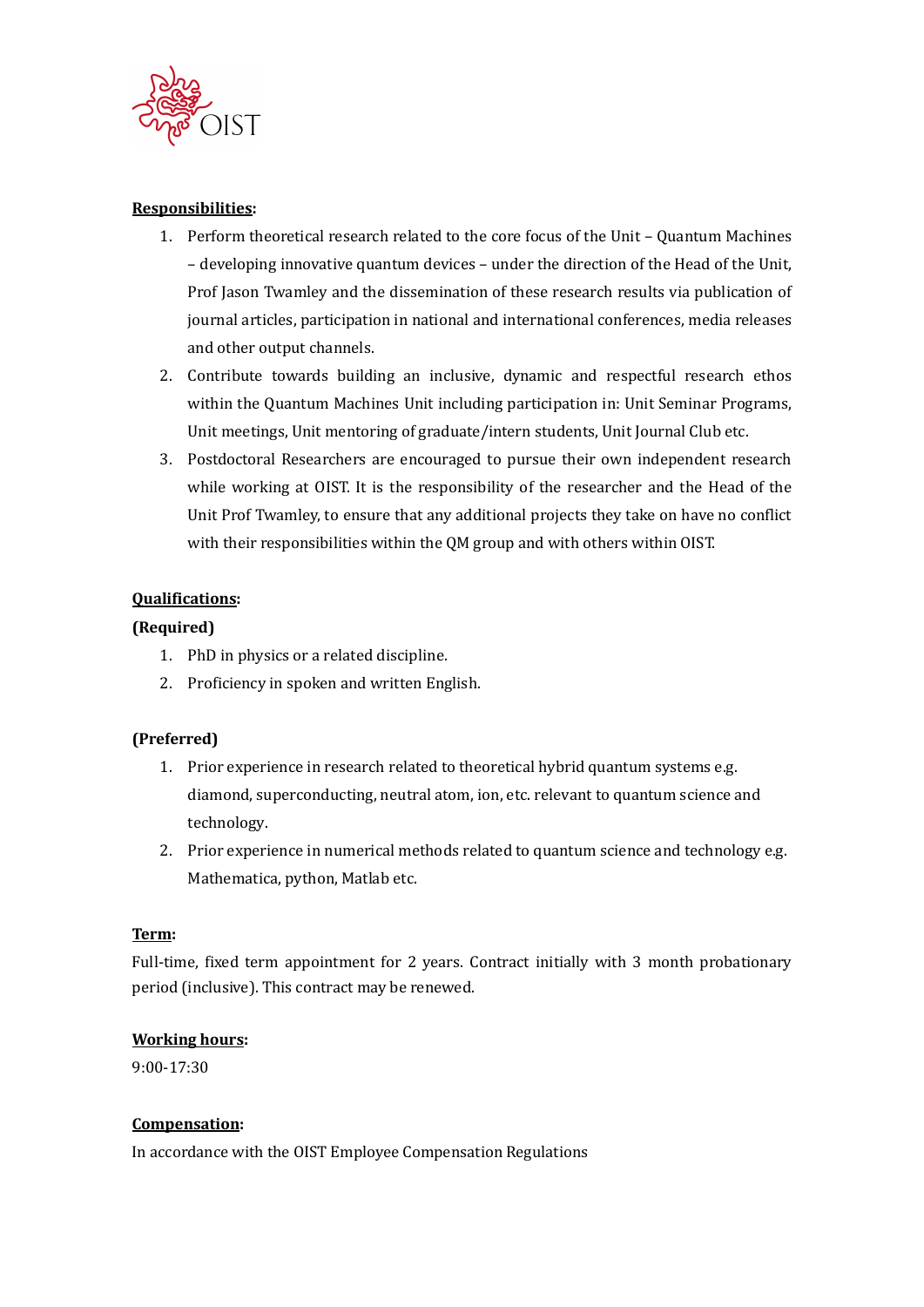

# Benefits:

- Relocation, housing and commuting allowances
- Annual paid leave and summer holidays
- Health insurance (Private School Mutual Aid http://www.shigakukyosai.jp/ )
- Welfare pension insurance (kousei-nenkin)
- Worker's accident compensation insurance (roudousha-saigai-hoshou-hoken)

# Submission Documents:

- Curriculum vita in English (and Japanese if available)
- Cover letter in English (and Japanese if available)
- Names and contact information of  $3~5$  referees, one of which should be a previous employer
- \* Please be sure to indicate where you first saw the job advertisement.
- \* Prior to the start of employment all new hires are required to successfully complete a background check. Personal information including employment history and academic background should be submitted to third-party administrators after a conditional offer of employment.

### Starting Date:

As early as possible

# Application Due Date:

Applications are due by May 29, 2022

# Application Address:

Please submit all required application materials by email to: Jason.twamley[at]oist.jp (Please replace [at] with @ before using this email address)

Or send documents via post mail to: Recruiting Team, HR Management Section Okinawa Institute of Science and Technology Graduate University 1919-1, Onna, Onna-son, Okinawa 904-0495, Japan

# Declaration: